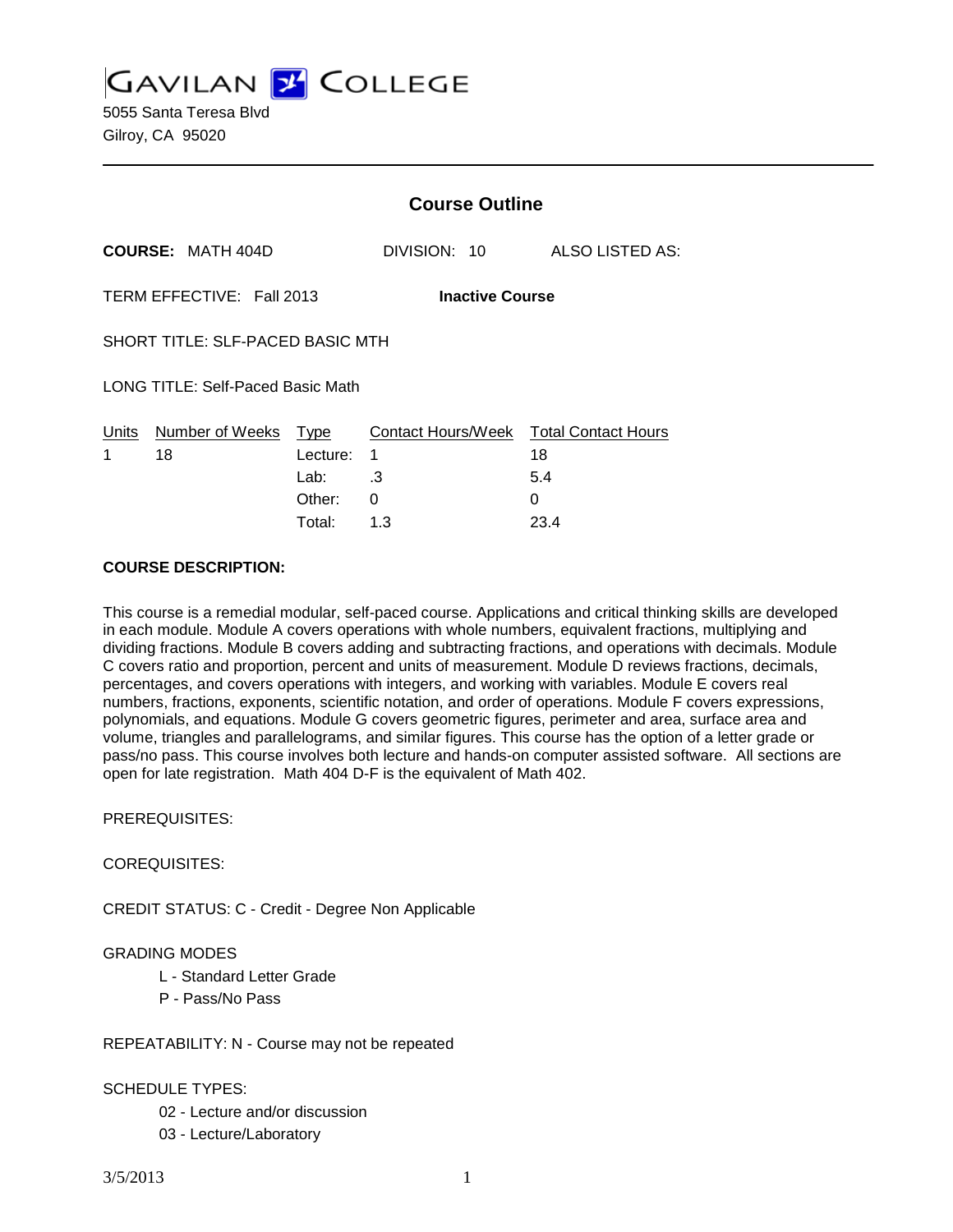04 - Laboratory/Studio/Activity

## **STUDENT LEARNING OUTCOMES:**

1. Demonstrate problem-solving ability in a wide range of topics: equations and their applications, algebra and expressions of integers.. ILO: 1,3,6,7, Measure: Homework, Computer Quiz, and Exam. 2. Be able to perform all the operations with positive and negative numbers. ILO: 1,2,7 Measure: Homework, Computer Quiz, and Exam. 3. Set up and solve word problems using negative numbers. ILO: 2,3,7

Measure: Homework, Computer Quiz, and Exam.

## **CONTENT, STUDENT PERFORMANCE OBJECTIVES, OUT-OF-CLASS ASSIGNMENTS**

Inactive Course: 02/25/2013

5 Hours

Review of fractions, decimals, percentages

Homework problems from text and instructor, individual discussions with

instructor.

5 Hours

Signed Numbers: ordering, absolute value, adding, applications.

Homework problems from text and instructor, individual discussions with instructor.

5 Hours

Signed Numbers: subtracting, solving simple equations, applications

Homework problems from text and instructor, individual discussions with instructor.

10 Hours

Signed Numbers: multiplying and dividing, solving simple equations, applications.

Order of operations, properties of real numbers.

Homework problems from text and instructor.

5 Hours

Signed Numbers: combining similar terms, applications

Homework problems from text and instructor , individual discussions with instructor.

2 Hours

Paper Exam (cumulative)

Comprehensive over the entire course with evaluation of each of the

areas previously encountered.

See Content.

## **METHODS OF INSTRUCTION:**

Self-Paced Mediated Learning: Computer Assisted Instruction with individual student-instructor interaction, group work, discussions as appropriate.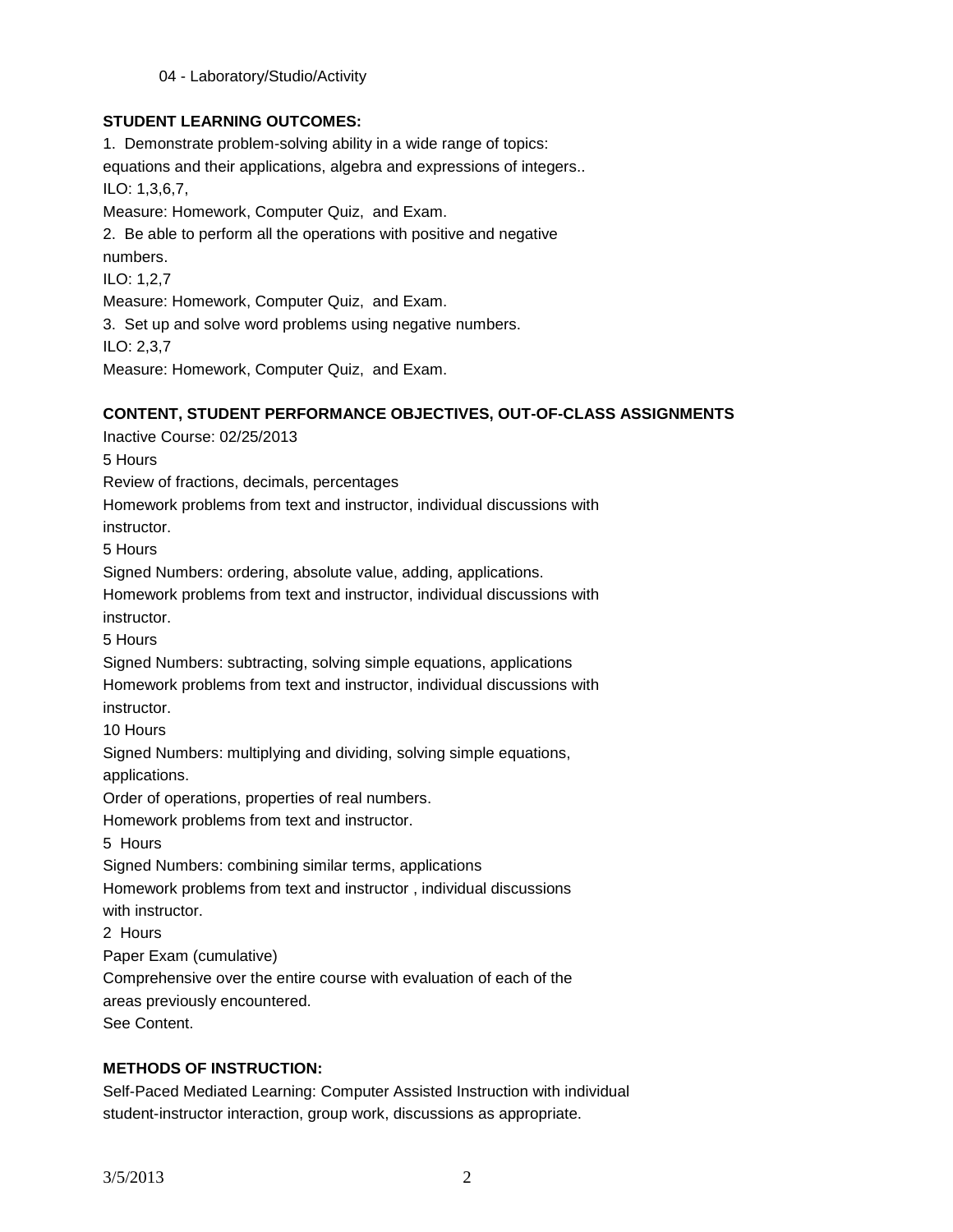## **METHODS OF EVALUATION:**

# **REPRESENTATIVE TEXTBOOKS:**

"Interactive Mathematics - Prealgebra", Plato Learning - Academic Systems, 2004, or other appropriate college level text. Reading level of text: 10th grade.

## **ARTICULATION and CERTIFICATE INFORMATION**

Associate Degree: CSU GE: IGETC: CSU TRANSFER: Not Transferable UC TRANSFER: Not Transferable

### **SUPPLEMENTAL DATA:**

Basic Skills: B Classification: B Noncredit Category: Y Cooperative Education: Program Status: 2 Stand-alone Special Class Status: N CAN: CAN Sequence: CSU Crosswalk Course Department: CSU Crosswalk Course Number: Prior to College Level: C